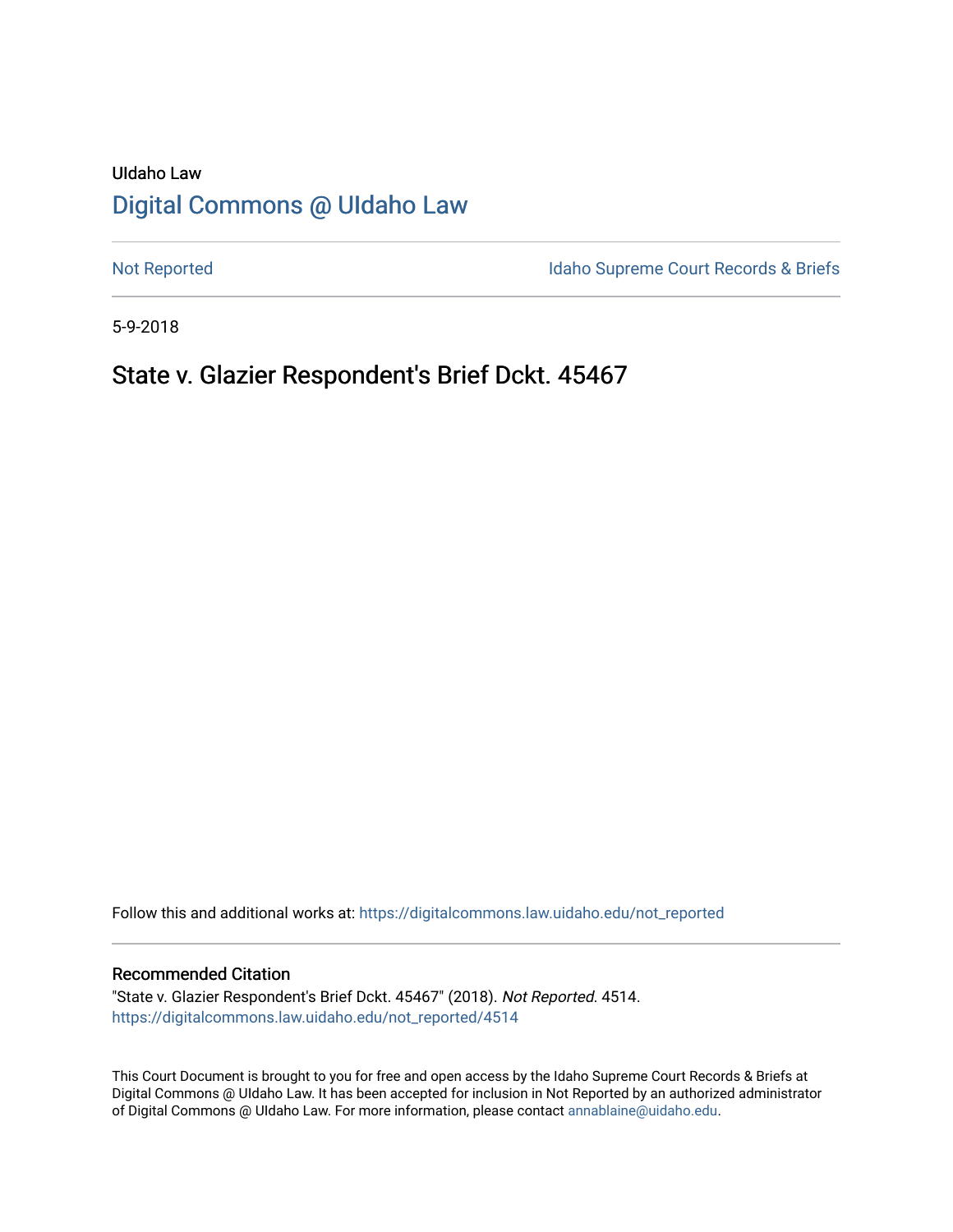LAWRENCE G. WASDEN Attorney General State of Idaho

PAUL R. PANTHER Deputy Attorney General Chief, Criminal Law Division

LORI A. FLEMING Deputy Attorney General P.O. Box 83720 Boise, Idaho 83720-0010 (208) 334-4534

### IN THE SUPREME COURT OF THE STATE OF IDAHO

| STATE OF IDAHO,       |  |
|-----------------------|--|
| Plaintiff-Respondent, |  |
| $V_{\cdot}$           |  |
| RONALD LEE GLAZIER,   |  |
| Defendant-Appellant.  |  |
|                       |  |

NO. 45467

 Ada County Case No. CR-FE-2016-8574

RESPONDENT'S BRIEF

<u>Issue</u>

) )

Has Glazier failed to establish that the district court abused its discretion by denying his Rule 35 motion for reduction of sentence?

### Glazier Has Failed To Establish That The District Court Abused Its Sentencing Discretion

Pursuant to a plea agreement, Glazier pled guilty to felony DUI (prior felony DUI conviction within 15 years) and possession of methamphetamine, and the state dismissed charges for DWP (more than two within five years), leaving the scene of an accident, and possession of drug paraphernalia, as well as a persistent violator enhancement. (R., pp.83-85, 97-98, 144-50.)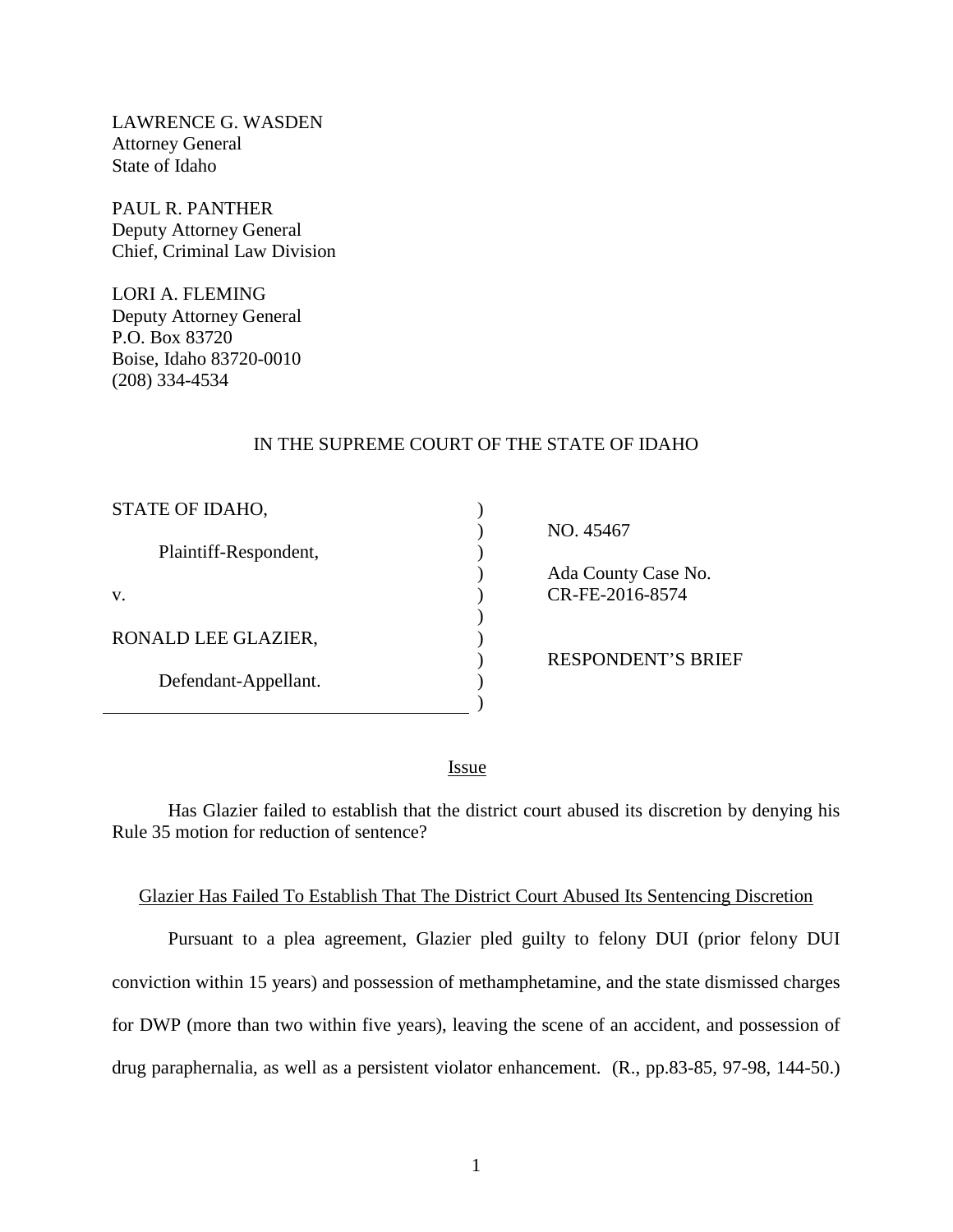The district court imposed a unified sentence of 10 years, with five years fixed, for felony DUI, and a consecutive five-year indeterminate sentence for possession of methamphetamine. (R., pp.162-66.) Glazier filed a notice of appeal timely from the judgment of conviction. (R., pp.167-69.) He also filed a timely Rule 35 motion for reduction of sentence, which the district court denied. (R., pp.172-73, 180-83.)

Glazier asserts that the district court abused its discretion by denying his Rule 35 motion for reduction of sentence because he reiterated his desire to provide for his daughter and assist his parents, and because – as stated on the record at the sentencing hearing – he accepted responsibility, has support from family and friends, and expressed his regret and insight. (Appellant's brief, pp.3-5; 9/22/17 Tr., p.6, Ls.15-18; p.13, Ls.3-6; p.15, L.24 – p.16, L.13; p.18, L.2[1](#page-2-0) – p.19, L.11; p.22, L.24 – p.24, L.25; p.26, Ls.17-21; PSI, pp.48-51.<sup>1</sup>) There are two reasons why Glazier's argument fails. First, Glazier requested the sentence he received and is therefore precluded by the invited error doctrine from challenging the sentence on appeal. Second, even if this Court reviews the merits of Glazier's claim, he has failed to establish an abuse of discretion in the denial of his Rule 35 request for leniency.

A party is estopped, under the doctrine of invited error, from complaining that a ruling or action of the trial court that the party invited, consented to or acquiesced in was error. State v. Carlson, 134 Idaho 389, 402, 3 P.3d 67, 80 (Ct. App. 2000). The purpose of the invited error doctrine is to prevent a party who "caused or played an important role in prompting a trial court" to take a particular action from "later challenging that decision on appeal." State v. Blake, 133 Idaho 237, 240, 985 P.2d 117, 120 (1999). This doctrine applies to sentencing decisions as well

 $\overline{a}$ 

<span id="page-2-0"></span><sup>&</sup>lt;sup>1</sup> PSI page numbers correspond with the page numbers of the electronic file "Glazier 45467" psi.pdf."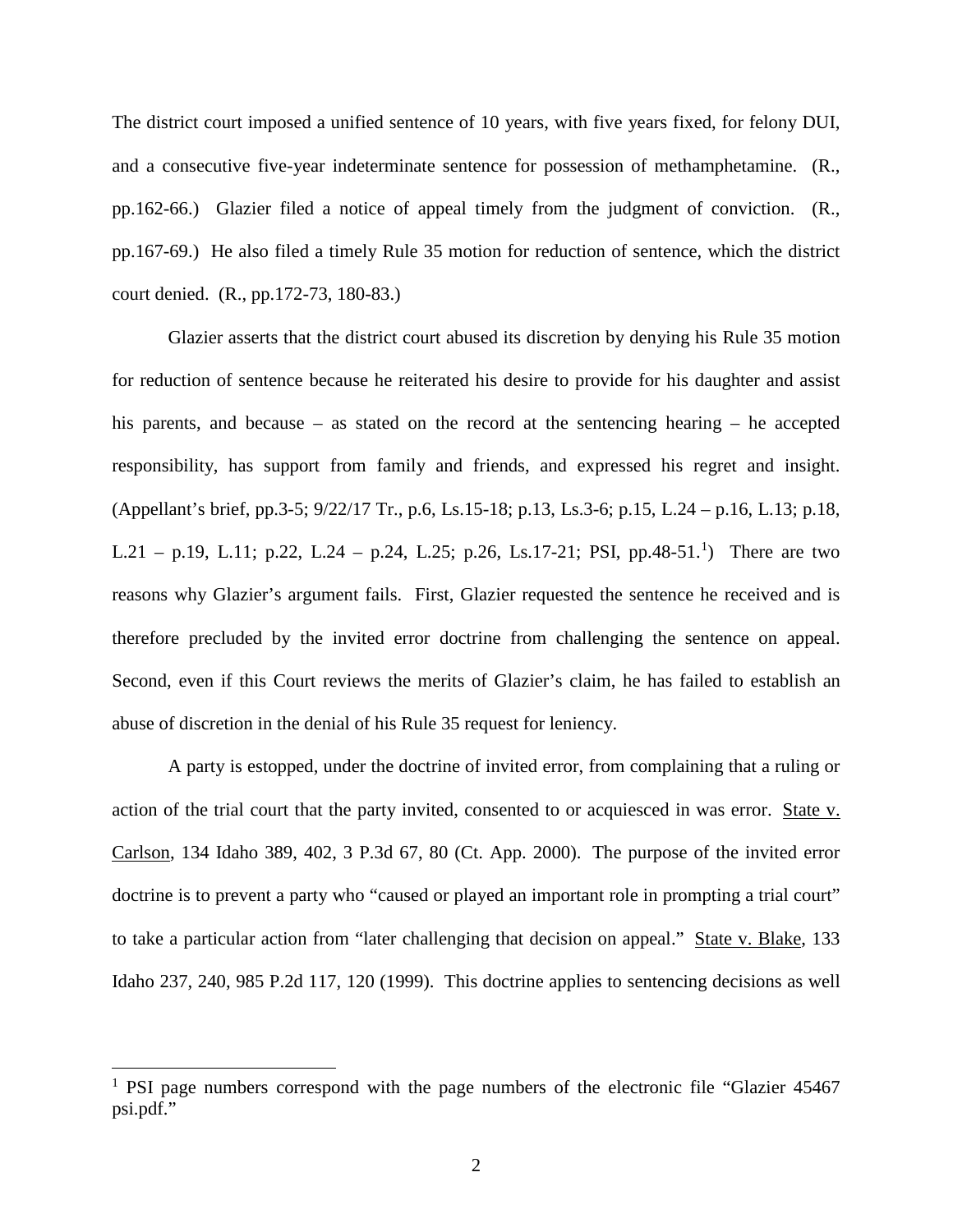as to rulings during trial. State v. Leyva, 117 Idaho 462, 465, 788 P.2d 864, 867 (Ct. App. 1990).

At sentencing, Glazier's counsel requested an aggregate sentence of "five years or less fixed … with sort of a lengthy tail." (9/22/17 Tr., p.16, Ls.18-21; p.18, Ls.16-19.) The court granted Glazier's request and imposed an aggregate unified sentence of 15 years, with five years fixed. (R., pp.162-66.) Because Glazier received the sentence he requested, he cannot claim on appeal that it is excessive or that the district court abused its discretion by declining to reduce the sentence. Therefore, Glazier's claim of an abuse of sentencing discretion is barred by the doctrine of invited error.

Even if this Court considers the merits of Glazier's claim, he has still failed to establish an abuse of discretion. If a sentence is within applicable statutory limits, a motion for reduction of sentence under Rule 35 is a plea for leniency, and this court reviews the denial of the motion for an abuse of discretion. State v. Huffman, 144 Idaho, 201, 203, 159 P.3d 838, 840 (2007). To prevail on appeal, Glazier must "show that the sentence is excessive in light of new or additional information subsequently provided to the district court in support of the Rule 35 motion." Id. Glazier has failed to satisfy his burden.

Glazier provided no new information in support of his Rule 35 motion. He merely provided a letter in which he requested a reduction of the fixed portion of his sentence because he still wished to help his ailing parents and "be a parent" to his daughter, and a second letter from his sister stating that she and their parents "could use some help" due to their health issues. (R., pp.174-79.) However, information with respect to Glazier's parents' and sister's health problems, and Glazier's desire to assist his parents and be there for his daughter, was before the district court at the time of sentencing. (PSI, pp.15, 48, 51; 9/22/17 Tr., p.15, L.24 – p.16, L.13;